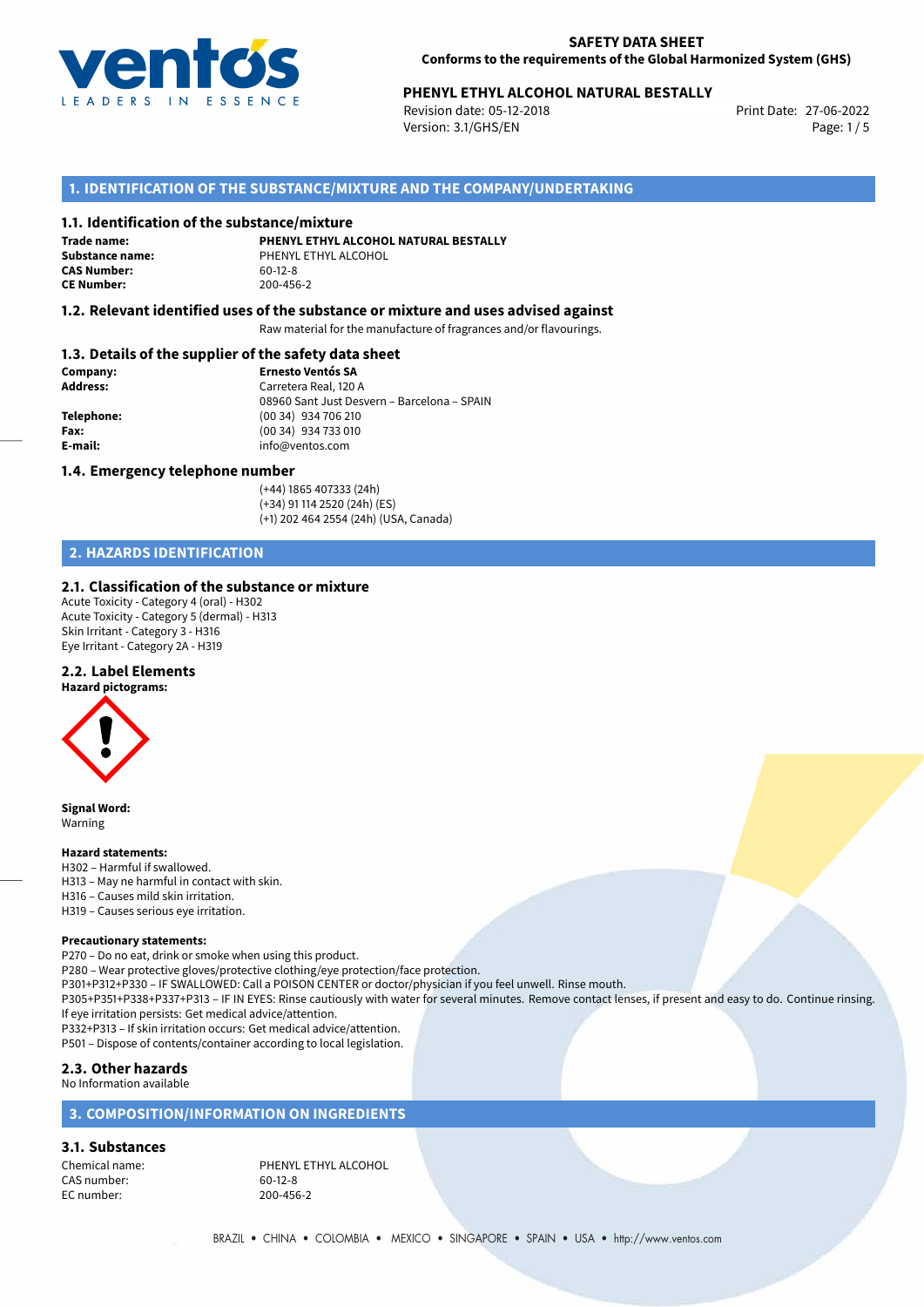

# **PHENYL ETHYL ALCOHOL NATURAL BESTALLY**<br>Revision date: 05-12-2018<br>Print Date: 27-06-2022

Revision date: 05-12-2018 Version: 3.1/GHS/EN Page: 2 / 5

#### **Hazardous constituents:**

| <b>Chemical Name</b> | % (w/w)   | CAS No<br>EC No      | <b>Classification according to GHS</b>                                                                                                                             |
|----------------------|-----------|----------------------|--------------------------------------------------------------------------------------------------------------------------------------------------------------------|
| PHENYL ETHYL ALCOHOL | $\geq$ 50 | 60-12-8<br>200-456-2 | Acute Toxicity - Category 4 (oral) - H302<br>Acute Toxicity - Category 5 (dermal) - H313<br>Skin Irritant - Category 3 - H316<br>Eye Irritant - Category 2A - H319 |

[See the full text of the hazard statements in section 16.](#page-4-0)

# **3.2. Mixtures**

Not applicable.

## **4. FIRST-AID MEASURES**

#### **4.1. Description of necessary first aid measures**

| Ingestion:    | Rinse mouth with water.                                                                                               |
|---------------|-----------------------------------------------------------------------------------------------------------------------|
|               | Obtain medical advice.                                                                                                |
|               | Keep at rest. Do not induce vomiting.                                                                                 |
| Eye contact:  | In case of contact with eyes, rinse immediately with plenty of water for at least 15 minutes and seek medical advice. |
| Inhalation:   | Remove person to fresh air and keep at rest.                                                                          |
|               | Seek immediate medical advice.                                                                                        |
| Skin contact: | Take off immediately all contaminated clothing.                                                                       |
|               | Thoroughly wash affected skin with soap and water.                                                                    |
|               | Seek medical attention if symptoms persist.                                                                           |

## **4.2. Most important symptoms and effects, both acute and delayed**

No information available.

## **4.3. Indication of any immediate medical attention and special treatment needed**

No information available.

### **5. FIRE-FIGHTING MEASURES**

#### **5.1. Extinguishing Media**

Water spray, carbon dioxide, dry chemical powder or appropriate foam. For safety reasons do not use full water jet.

#### **5.2. Special hazards arising from the substance or mixture**

Known or Anticipated Hazardous Products of Combustion: Emits toxic fumes under fire conditions.

#### **5.3. Advice for firefighters**

High temperatures can lead to high pressures inside closed containers. Avoid inhalation of vapors that are created. Use appropriate respiratory protection. Do not allow spillage of fire to be poured into drains or watercourses. Wear self-contained breathing apparatus and protective clothing.

# **6. ACCIDENTAL RELEASE MEASURES**

#### **6.1. Personal precautions, protective equipment and emergency procedures**

Evacuate surronding areas. Ensure adequate ventilation. Keep unnecessary and unprotected personnel from entering. Do not breathe vapor/spray. Avoid contact with skin and eyes. Information regarding personal protective measures: see section 8.

#### **6.2. Environmental precautions**

To avoid possible contamination of the environment, do not discharge into any drains, surface waters or groundwaters.

#### **6.3. Methods and materials for containment and cleaning up**

Cover with an inert, inorganic, non-combustible absorbent material (e.g. dry-lime, sand, soda ash). Place in covered containers using non-sparking tools and transport outdoors. Avoid open flames or sources of ignition (e.g. pilot lights on gas hot water heater). Ventilate area and wash spill site after material pickup is complete.

#### **6.4. Reference to other sections**

Information regarding exposure controls, personal protection and disposal considerations can be found in sections 8 and 13.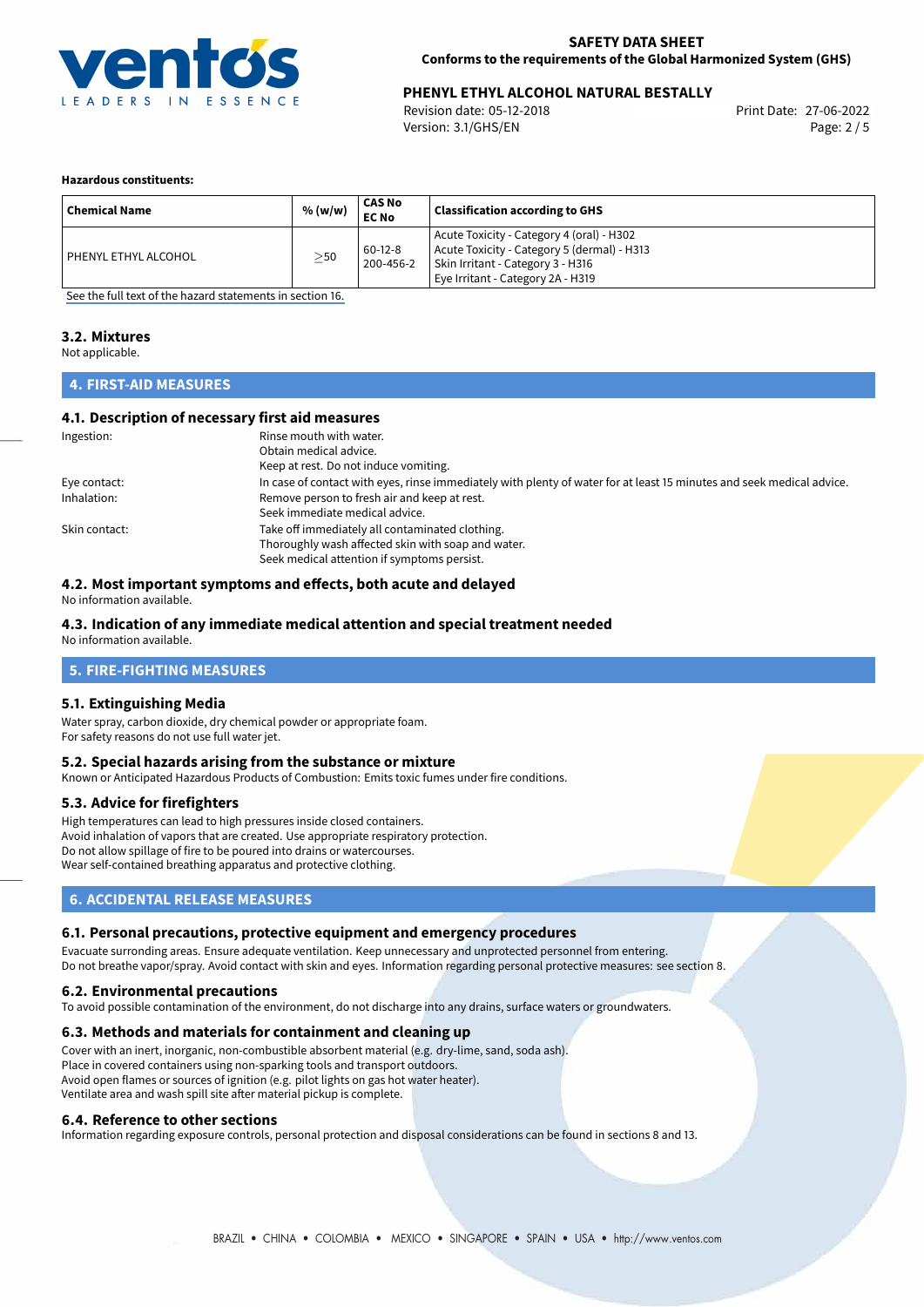

# **PHENYL ETHYL ALCOHOL NATURAL BESTALLY**<br>27-06-2022 Print Date: 27-06-2022

Revision date: 05-12-2018 Version: 3.1/GHS/EN Page: 3 / 5

# **7. HANDLING AND STORAGE**

#### **7.1. Precautions for safe handling**

Do not store or handle this material near food or drinking water. Do not smoke. Avoid contact with the eyes, skin and clothing. Wear protective clothing and use glasses. Observe the rules of safety and hygiene at work. Keep in the original container or an alternative made from a compatible material.

# **7.2. Conditions for safe storage, including any incompatibilities**

Store in tightly closed and preferably full containers in a cool, dry and ventilated area, protected from light. Keep away from sources of ignition (e.g. hot surfaces, sparks, flame and static discharges). Keep away from incompatible materials (see section 10).

#### **7.3. Specific end use(s)**

No information available.

**8. EXPOSURE CONTROLS AND PERSONAL PROTECTION**

#### **8.1. Control parameters**

Components with occupational exposure limits: None known.

#### **8.2. Exposure controls**

Measures should be taken to prevent materials from being splashed into the body. Provide adequate ventilation, according to the conditions of use. Use a mechanical exhaust if required.

#### **8.3. Individual protection measures, such as personal protective equipment**

| Eye/Face protection:             | Chemical safety goggles are recommended. Wash contaminated goggles before reuse.                                                            |
|----------------------------------|---------------------------------------------------------------------------------------------------------------------------------------------|
| Hand Protection:                 | Chemical-resistant gloves are recommended. Wash contaminated gloves before reuse.                                                           |
| Body protection:                 | Personal protective equipment for the body should be selected based on the task being performed and the risks<br>involved.                  |
| Respiratory Protection:          | In case of insufficient ventilation, use suitable respiratory equipment.                                                                    |
| Environmental exposure controls: | Emissions from ventilation or process equipment should be checked to ensure they comply with environmental<br>protection legislation.       |
|                                  | In some cases, filters or engineering modifications to the process equipment will be necessary to reduce emissions to<br>acceptable levels. |
|                                  |                                                                                                                                             |

# **9. PHYSICAL AND CHEMICAL PROPERTIES**

#### **9.1. Information on basic physical and chemical properties**

| Appearance:                            | Liquid                               |
|----------------------------------------|--------------------------------------|
| Colour:                                | Conforms to standard                 |
| Odour:                                 | Conforms to standard                 |
| Odour theshold:                        | Not determined                       |
| pH:                                    | Not determined                       |
| Melting point/freezing point:          | $-27$                                |
| Boling point/boiling range:            | 219-221 (1000hPa)                    |
| Flash point:                           | 102 °C                               |
| Evaporation rate:                      | Not determined                       |
| Flammability:                          | Not determined                       |
| Lower flammability/Explosive limit:    | Not determined                       |
| Upper flammability/Explosive limit:    | Not determined                       |
| Vapour pressure:                       | Not determined                       |
| Vapour Density:                        | Not determined                       |
| Density:                               | 1,018 - 1,023 g/mL (20 $^{\circ}$ C) |
| Relative density:                      | $1,018-1,023(20^{\circ}C)$           |
| Water solubility:                      | <b>INSOLUBLE IN WATER</b>            |
| Solubility in other solvents:          | 1:2 IN ETHANOL 95% (25°c)            |
| Partition coefficient n-octanol/water: | Not determined                       |
| Auto-ignition temperature:             | Not determined                       |
| Decomposition temperature:             | Not determined                       |
| Viscosity, dynamic:                    | Not determined                       |
| Viscosity, kinematic:                  | Not determined                       |
| Explosive properties:                  | Not determined                       |
| Oxidising properties:                  | Not determined                       |
|                                        |                                      |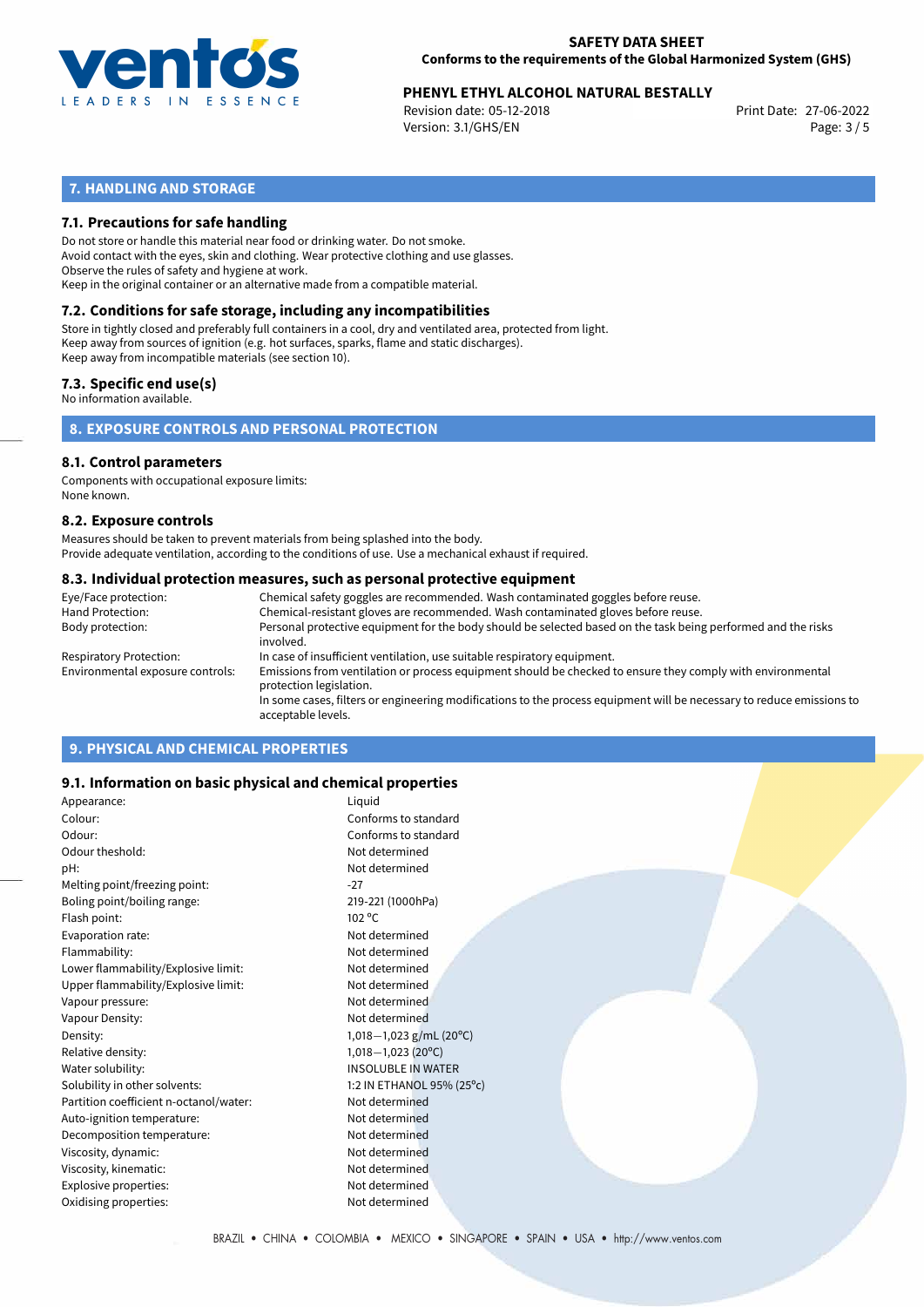

# **PHENYL ETHYL ALCOHOL NATURAL BESTALLY**<br>27-06-2022 Print Date: 27-06-2022

Revision date: 05-12-2018 Version: 3.1/GHS/EN Page: 4 / 5

# **10. STABILITY AND REACTIVITY**

#### **10.1. Reactivity**

No hazardous reactions if stored and handled as prescribed/indicated.

#### **10.2. Chemical stability**

The product is stable if stored and handled as prescribed/indicated.

#### **10.3. Possibility of hazardous reactions**

No hazardous reactions if stored and handled as prescribed/indicated.

#### **10.4. Conditions to Avoid**

Conditions to Avoid: Excessive heat, flame or other ignition sources.

#### **10.5. Incompatible materials**

Avoid contact with strong acids and bases and oxidizing agents.

#### **10.6. Hazardous decomposition products**

During combustion may form carbon monoxide and unidentified organic compounds.

# **11. TOXICOLOGICAL INFORMATION**

| Acute toxicity                    | Harmful if swallowed. May ne harmful in contact with skin.                |
|-----------------------------------|---------------------------------------------------------------------------|
| <b>Skin corrosion/irritation</b>  | Causes mild skin irritation.                                              |
| Serious eye damage/irritation     | Causes serious eye irritation.                                            |
| Respiratory or skin sensitisation | Based on the data available, the criteria for classification are not met. |
| Germ cell mutagenicity            | Based on the data available, the criteria for classification are not met. |
| <b>Carcinogenicity</b>            | Based on the data available, the criteria for classification are not met. |
| <b>Reproductive toxicity</b>      | Based on the data available, the criteria for classification are not met. |
| <b>STOT-single exposure</b>       | Based on the data available, the criteria for classification are not met. |
| <b>STOT-repeated exposure</b>     | Based on the data available, the criteria for classification are not met. |
| <b>Aspiration hazard</b>          | Based on the data available, the criteria for classification are not met. |

#### **12. ECOLOGICAL INFORMATION**

#### **12.1. Toxicity**

**Assessment:** Based on the data available, the criteria for classification are not met. **Experimental/calculated data:** No information available.

#### **12.2. Degradability**

No information available.

#### **12.3. Bioaccumulative potential** No information available.

**12.4. Soil mobility**

No information available.

### **12.5. Other adverse effects**

See also sections 6, 7, 13 and 15 Do not allow to get into waste water or waterways.

## **13. DISPOSAL CONSIDERATIONS**

#### **13.1. Waste treatment methods**

Dispose of in accordance with national and local environmental regulations.